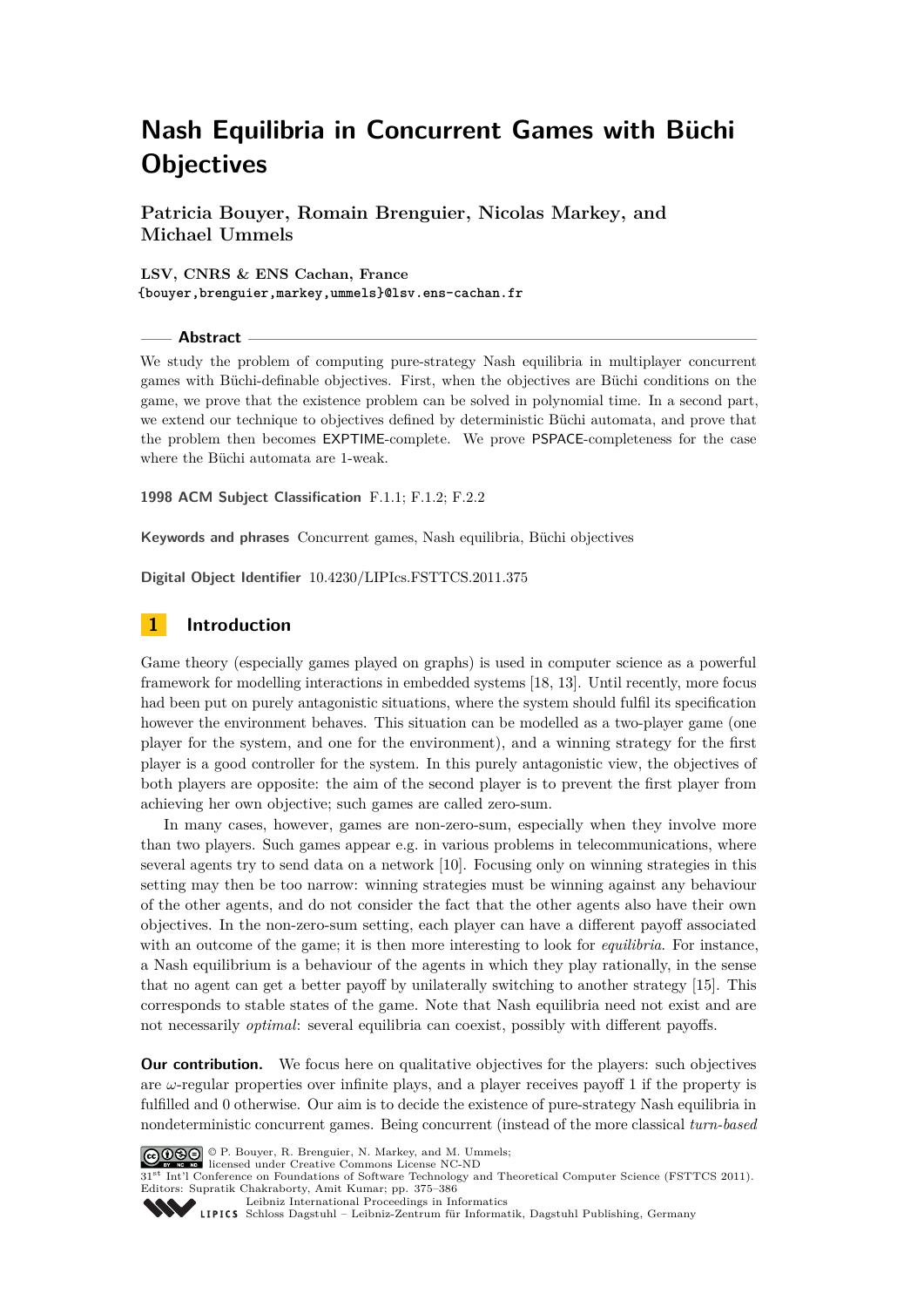games) and nondeterministic are two important properties of *timed games* (which are games played on timed automata [\[2,](#page-11-5) [9\]](#page-11-6)), to which we ultimately want to apply our algorithms.

In a first part, we focus on internal Büchi conditions (defined on the game directly) and show that we can decide the existence of equilibria in polynomial time, which has to be compared with the NP-completeness of the problem in the case of reachability objectives [\[8,](#page-11-7) [3\]](#page-11-8). This relies on an iterated version of a *repellor operator* [\[3\]](#page-11-8). Roughly speaking, the repellor is to the computation of Nash equilibria in non-zero-sum games what the attractor is to the computation of winning states in zero-sum games. The repellor operator we use for Büchi objectives is a generalisation of the one defined in [\[3\]](#page-11-8) for reachability objectives, and the proof techniques are more involved.

Then, using a simulation lemma, we show how to compute Nash equilibria in case the objectives of the players are given by deterministic Büchi automata. This encompasses many winning conditions (among which reachability, Büchi, safety, etc.), and we show that deciding the existence of Nash equilibria with constraints on the payoff is EXPTIME-complete. Under a certain restriction on the automata (1-weakness), we prove that the complexity reduces to PSPACE, and we prove PSPACE-hardness for the special case of safety objectives. When the game is *deterministic* and the 1-weak Büchi automata defining the winning conditions have bounded size (this includes safety and reachability objectives), we show that the constrained existence problem becomes NP-complete. The simulation lemma can also be used to lift our results to timed games, for which all our problems are EXPTIME-complete.

**Related work.** Concurrent and, more generally, stochastic games go back to Shapley [\[17\]](#page-11-9). However, most research in game theory and economics has focused on games with rewards, which are either averaged or discounted along an infinite path. In particular, Fink [\[11\]](#page-11-10) proved that every discounted stochastic game has a Nash equilibrium in pure strategies, and Vielle [\[22\]](#page-11-11) proved the existence of  $\epsilon$ -*equilibria* in randomised strategies for two-player stochastic games under the average-reward criterion. For two-player concurrent games with Büchi objectives, the existence of  $\epsilon$ -equilibria (in randomised strategies) was proved by Chatterjee [\[5\]](#page-11-12). However, exact Nash equilibria need not exist. An important subclass where even Nash equilibria in pure strategies exist are turn-based games with Büchi objectives [\[8\]](#page-11-7).

The complexity of Nash equilibria in games played on graphs was first addressed in [\[8,](#page-11-7) [19\]](#page-11-13). In particular, it was shown in [\[19\]](#page-11-13) that the existence of a Nash equilibrium with a constraint on its payoff can be decided in polynomial time for turn-based games with Büchi objectives. In this paper, we extend this result to concurrent games. It was also shown in [\[19\]](#page-11-13) that the same problem is NP-hard for turn-based games with co-Büchi conditions, which implies hardness for concurrent games with this kind of objectives. For concurrent games with *ω*regular objectives, the decidability of the constrained existence problem w.r.t. pure strategies was established by Fisman et al. [\[12\]](#page-11-14), but their algorithm runs in doubly exponential time, whereas our algorithm for Büchi games runs in polynomial time. Finally, Ummels and Wojtczak [\[21\]](#page-11-15) proved that the existence of a Nash equilibrium in pure or randomised strategies is undecidable for *stochastic* games with reachability or Büchi objectives, which justifies our restriction to concurrent games without probabilistic transitions (see [\[20\]](#page-11-16) for a similar undecidability result for randomised Nash equilibria in non-stochastic games).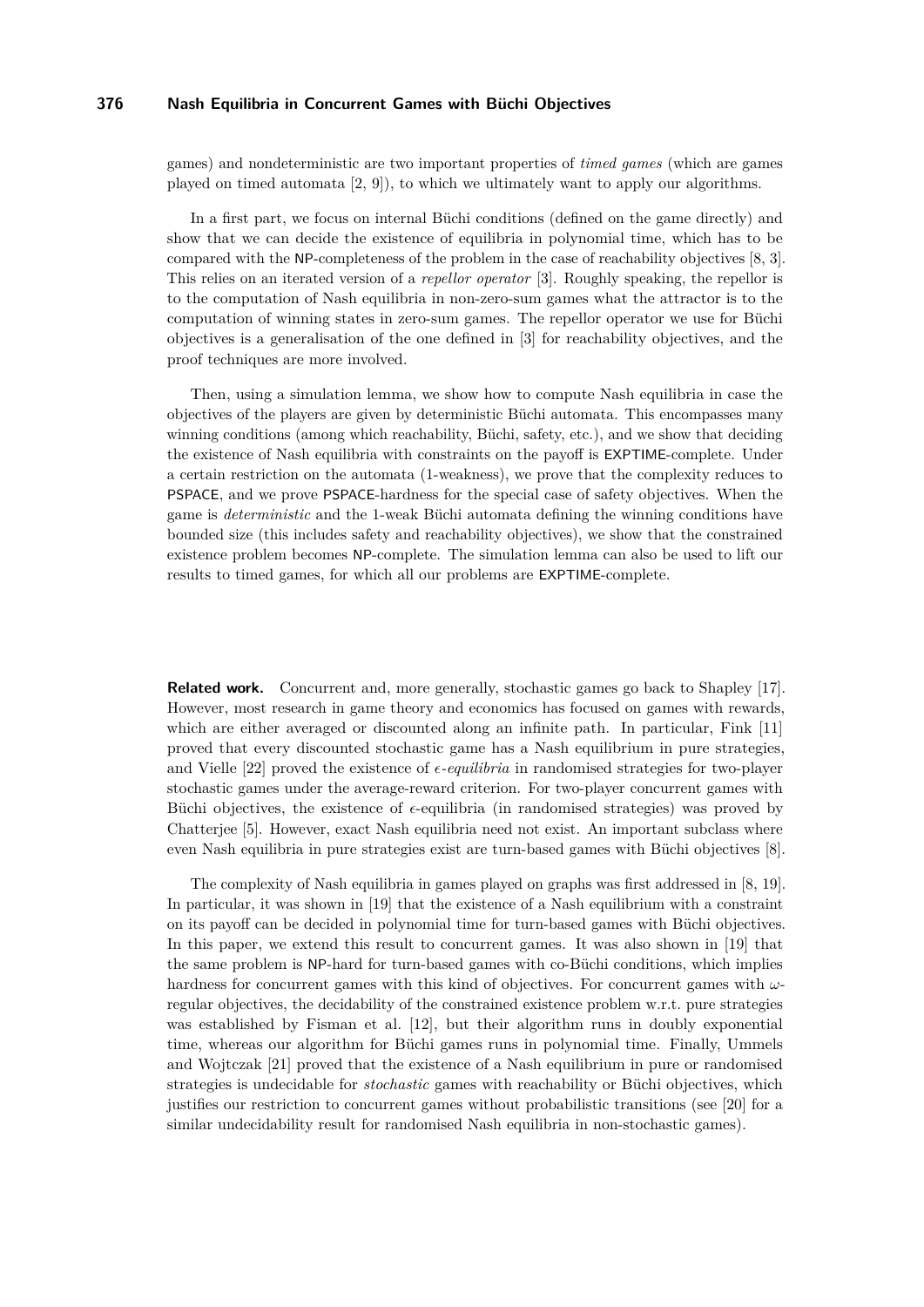# <span id="page-2-0"></span>**2 Preliminaries**

#### **2.1 Concurrent Games**

A *transition system* is a 2-tuple  $S = \langle \text{States}, \text{Edg} \rangle$  where States is a (possibly uncountable) set of states and Edg  $\subseteq$  States  $\times$  States is the set of transitions. In a transition system S, a *path*  $\pi$ is a non-empty sequence  $(s_i)_{0 \leq i \leq n}$  (where  $n \in \mathbb{N} \cup \{\infty\}$ ) of states such that  $(s_i, s_{i+1}) \in \text{Edg}$ for all  $i < n-1$ . The *length* of  $\pi$ , denoted by  $|\pi|$ , is  $n-1$ . The set of finite paths (also called *histories*) of S is denoted by  $\text{Hist}_{\mathcal{S}}$ , the set of infinite paths (also called *plays*) of S is denoted by Play<sub>S</sub>, and Path<sub>S</sub> = Hist<sub>S</sub> ∪ Play<sub>S</sub> is the set of paths of S. Given a path  $\pi = (s_i)_{0 \le i \le n}$ and an integer  $j < n$ , the *j*-th prefix (resp. *j*-th suffix, *j*-th state) of  $\pi$ , denoted by  $\pi \leq j$  (resp.  $\pi_{\geq j}$ ,  $\pi_{=j}$ ), is the finite path  $(s_i)_{0 \leq i \leq j+1}$  (resp.  $(s_i)_{j \leq i \leq n}$ , state  $s_j$ ). If  $\pi = (s_i)_{0 \leq i \leq n}$  is a history, we write  $\text{last}(\pi) = s_{|\pi|}$ .

We consider nondeterministic concurrent games [\[3\]](#page-11-8), which extend standard concurrent games [\[1\]](#page-11-17) with nondeterminism.

**Definition 1.** A *(nondeterministic) concurrent game* is a tuple  $\mathcal{G} = \langle$ States*,* Edg*, Agt<sub>i</sub>* Act, Mov, Tab,  $(\mathcal{L}_A)_{A \in \text{Act}}$ , where  $\langle$ States, Edg $\rangle$  is a transition system, Agt is a finite set of players, Act is a (possibly uncountable) set of actions, and

- Mov: States  $\times$  Agt  $\rightarrow$  2<sup>Act</sup>  $\setminus \{\varnothing\}$  is a mapping indicating the actions available to a given player in a given state;
- Tab: States  $\times$  Act<sup>Agt</sup>  $\rightarrow$  2<sup>Edg</sup> \ { $\varnothing$ } associates with a state and an action profile the resulting set of edges; we require that  $s = s'$  if  $(s', s'') \in \text{Tab}(s, \langle m_A \rangle_{A \in \text{Agt}})$ ;
- $\mathcal{L}_A$  ⊆ States<sup>ω</sup> defines the *objective* for player  $A \in \text{Agt}$ ; the *payoff* for player  $A$  is the function  $\nu_A$ : States<sup> $\omega$ </sup>  $\rightarrow$  {0,1}, where  $\nu_A(\pi) = 1$  if  $\pi \in \mathcal{L}_A$ , and  $\nu_A(\pi) = 0$  otherwise; we say that player *A prefers* play  $\pi'$  over play  $\pi$ , denoted  $\pi \preccurlyeq_A \pi'$ , if  $\nu_A(\pi) \leq \nu_A(\pi')$ .

We call a game  $G$  *finite* if its set of states is finite.

Non-determinism naturally appears in timed games, and this is our most important motivation for investigating this extension of standard concurrent games. We explain in Section [4.3](#page-8-0) how our results apply to timed games.

We say that a *move*  $\langle m_A \rangle_{A \in \text{Agt}} \in \text{Act}^{\text{Agt}}$  (which we may write  $m_{\text{Agt}}$  in the sequel) is *legal* at *s* if  $m_A \in \text{Mov}(s, A)$  for all  $A \in \text{Agt}$ . A concurrent game is *deterministic* if  $\text{Tab}(s, m_{\text{Agt}})$ is a singleton for each  $s \in$  States and each legal move  $m_{\text{Agt}}$  (at *s*). A game is *turn-based* if for each state the set of allowed moves is a singleton for all but at most one player.

In a nondeterministic concurrent game, whenever we arrive at a state *s*, the players (simultaneously) choose a legal move  $m_{\text{Agt}}$ . Then, one of the transitions in Tab( $s, m_{\text{Agt}}$ ) is nondeterministically selected, which results in a new state of the game. In the sequel, we write Hist<sub>G</sub>, Play<sub>G</sub> and Path<sub>G</sub> for the corresponding set of paths in the underlying transition system of G. We also write  $\text{Hist}_{\mathcal{G}}(s)$ ,  $\text{Play}_{\mathcal{G}}(s)$  and  $\text{Path}_{\mathcal{G}}(s)$  for the respective subsets of paths starting in state *s*.

**► Definition 2.** Let G be a concurrent game, and  $A \in \text{Agt}$ . A *strategy* for A is a mapping  $\sigma_A$ : Hist<sub>G</sub> → Act such that  $\sigma_A(\pi) \in \text{Mov}(last(\pi), A)$  for all  $\pi \in \text{Hist}_G$ . A strategy  $\sigma_P$  for a coalition *P* is a tuple of strategies, one for each player in *P*. We write  $\sigma_P = \langle \sigma_A \rangle_{A \in P}$  for such a strategy. A *strategy profile* is a strategy for the coalition Agt. We write  $\text{Strat}_{\mathcal{G}}^P$  for the set of strategies of coalition *P* (or simply Strat<sub>*G*</sub> if  $P = \{B\}$ ), and  $\text{Prof}_\mathcal{G} = \text{Strat}_{\mathcal{G}}^{A\text{gt}}$ .

Note that we only consider non-randomised (*pure*) strategies in this paper. Notice also that strategies are based on the sequences of visited states, and not on the actions played by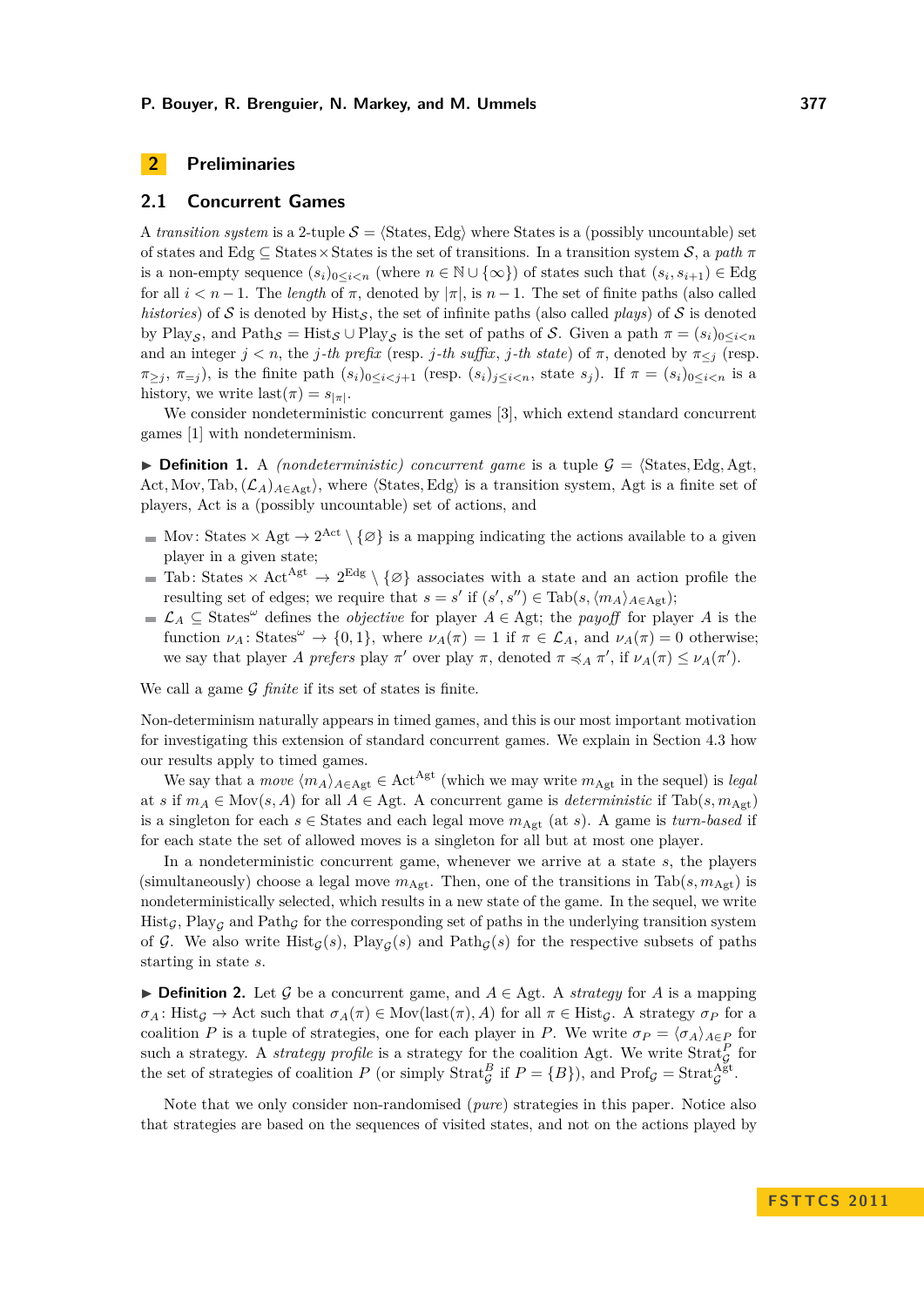the players. This is a realistic assumption for concurrent systems where different components interact with each other and each component has a set of internal actions which cannot be observed by the other components. However, it makes the computation of equilibria harder: when a deviation from the equilibrium profile occurs, the given sequence of states does not uniquely determine the player who has deviated. While the main part of the paper focuses on state-based strategies for Büchi objectives, we show in Section [6](#page-10-0) that equilibria in the action-based setting can be computed more easily, even for parity objectives.

Let G be a game, P a coalition, and  $\sigma_P$  a strategy for P. A path  $\pi = (s_i)_{0 \le i \le |\pi|}$ is *compatible* with the strategy  $\sigma_P$  if, for all  $k < |\pi|$ , there exists a move  $m_{\text{Agt}}$  such that (i)  $m_{\text{Agt}}$  is legal at  $s_k$ , (ii)  $m_A = \sigma_A(\pi_{\leq k})$  for all  $A \in P$ , and (iii).  $(s_k, s_{k+1}) \in \text{Tab}(s_k, m_{\text{Agt}})$ . We write  $Out_G(\sigma_P)$  for the set of paths (or *outcomes*) in G that are compatible with the strategy  $\sigma_P$ , and we write  $\text{Out}^{\text{f}}_{\mathcal{G}}(\sigma_P)$  (resp.  $\text{Out}^{\infty}_{\mathcal{G}}(\sigma_P)$ ) for the finite (resp. infinite) outcomes, and  $Out_{\mathcal{G}}(s,\sigma_P)$ ,  $Out_{\mathcal{G}}^f(s,\sigma_P)$  and  $Out_{\mathcal{G}}^{\infty}(s,\sigma_P)$  for the respective sets of outcomes that start in state *s*. In general there might be several infinite outcomes for a strategy profile from a given state. However, in the case of deterministic games, any strategy profile has a single infinite outcome from a given state.

I **Example 3.** Figure [1](#page-3-0) depicts a two-player concurrent game, called the *matching-penny* game. A pair  $\langle a, b \rangle$  represents a move, where Player 1 plays action *a* and Player 2 plays *b*. Starting from state  $s_0$ , if both players choose the same action, then the game proceeds to  $s_1$ ; otherwise, the game proceeds to *s*2. In the matching-penny game, the objective for Player 1 is to visit  $s_1$  (which is encoded as  $\mathcal{L}_1 = \text{States}^* \cdot \{s_1\} \cdot \text{States}^\omega$ ), while for Player 2 it is to visit *s*2. Figure [2](#page-3-0) shows another game (our running example), in which the objective of Player 1 is to *loop* in  $s_1$  ( $\mathcal{L}_1$  = States<sup>\*</sup> · { $s_1$ }<sup>ω</sup>), whereas the objective for Player 2 is to *loop* in  $s_2$  ( $\mathcal{L}_2$  = States<sup>\*</sup> · { $s_2$ }<sup>ω</sup>).

<span id="page-3-0"></span>

**Figure 2** A game with Büchi objectives

## <span id="page-3-1"></span>**2.2 Pseudo-Nash Equilibria**

Given a move  $m_{\text{Agt}}$  and an action  $m'$  for some player *B*, we write  $m_{\text{Agt}}[B \mapsto m']$  for the move  $n_{\text{Agt}}$  with  $n_A = m_A$  if  $A \neq B$  and  $n_B = m'$ . This is extended to strategies in the natural way. For non-zero-sum games, several notions of equilibria have been defined, e.g. Nash equilibria [\[15\]](#page-11-3), subgame-perfect equilibria [\[16\]](#page-11-18), and secure equilibria [\[6\]](#page-11-19). None of these notions apply to nondeterministic games. Bouyer et al. have therefore proposed the notion of *pseudo-Nash equilibria* [\[3\]](#page-11-8), which extend standard Nash equilibria to nondeterministic games.

**► Definition 4.** Let G be a nondeterministic concurrent game with objectives  $(\mathcal{L}_A)_{A \in \text{Art}}$ and let *s* be a state of G. A *pseudo-Nash equilibrium* of G from *s* is a pair  $(\sigma_{\text{Agt}}, \pi)$  of a strategy profile  $\sigma_{\text{Agt}} \in \text{Prof}_{\mathcal{G}}$  and a play  $\pi \in \text{Out}_{\mathcal{G}}(s, \sigma_{\text{Agt}})$  such that  $\pi' \preccurlyeq_B \pi$  for all players  $B \in \text{Agt}$ , all strategies  $\sigma' \in \text{Strat}^B$ , and all plays  $\pi' \in \text{Out}_\mathcal{G}(s, \sigma_{\text{Agt}}[B \mapsto \sigma'])$ . The outcome  $\pi$  is then called an *optimal play* for the strategy profile  $\sigma_{\text{Agt}}$ .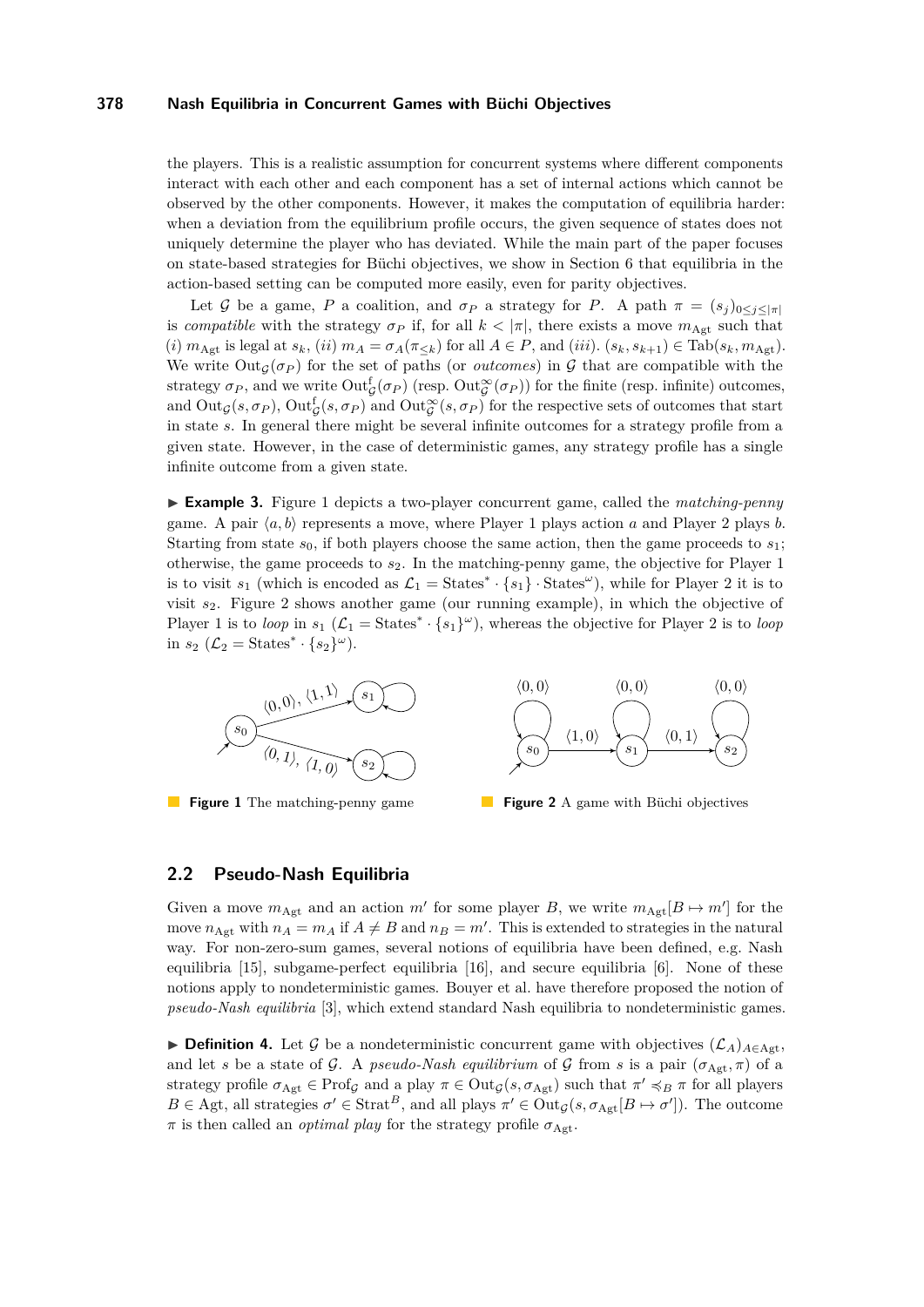For deterministic games, the play  $\pi$  is uniquely determined by  $\sigma_{\text{Agt}}$ , so that pseudo-Nash equilibria coincide with *Nash equilibria* [\[15\]](#page-11-3): these are strategy profiles where no player has an incentive to unilaterally deviate from her strategy.

In the case of nondeterministic games, a strategy profile for an equilibrium may give rise to several outcomes. The outcome  $\pi$  is then chosen cooperatively by all players: once a strategy profile is fixed, nondeterminism is resolved by all players choosing one of the possible outcomes in such a way that each player has no incentive to unilaterally changing her choice (nor her strategy). To the best of our knowledge, this cannot be encoded by adding an extra player for resolving the nondeterminism.

<span id="page-4-0"></span>► **Example 5.** Clearly, there is no pure-strategy Nash equilibrium in the game of Figure [1](#page-3-0) since a losing player can always improve her payoff by switching her choice. In the game of Figure [2](#page-3-0) (where Player *i* wants to visit  $s_i$  infinitely often), there are several Nash equilibria: one with payoff  $(0, 1)$ , in which both players play action 1 when it is available; another one with payoff  $(0,0)$ , in which Player 1 always plays 0, and Player 2 plays 1 when available.

In this paper, we study several decision problems related to the existence of pseudo-Nash equilibria. The *existence problem* consists in deciding the existence of a pseudo-Nash equilibrium in a given state of a game. Since several pseudo-Nash equilibria may coexist, it is also interesting to decide whether there is one with a given payoff (0 or 1) for some of the players; this is the *constrained existence problem*. Finally, the *verification problem* asks whether a given payoff function (totally defined over Agt) is the payoff of some pseudo-Nash equilibrium. Notice that the first and third problems are trivially logspace-reducible to the second one.

# **3 Internal Büchi Objectives**

In this section, we fix a nondeterministic concurrent game  $\mathcal{G} = \langle$ States*,* Edg*, Agt, Act*, Mov, Tab,  $(\mathcal{L}_A)_{A \in \text{Agt}}$ , where the objectives are *internal* Büchi conditions given by a set  $\Omega_A \subseteq$  States of target states for each player  $A \in$  Agt. The corresponding objective for player *A* is the set  $\mathcal{L}_A = \{ \pi \in \text{States}^\omega \mid \pi_{=j} \in \Omega_A \text{ for infinitely many } j \in \mathbb{N} \}.$ 

## **3.1 Characterising Equilibria Using Fixpoints**

In [\[3\]](#page-11-8), pseudo-Nash equilibria are characterised for qualitative reachability objectives using a fixpoint computation called the *repellor*. This was the counter-part of the attractor in non-zero-sum games for computing equilibria. In this section, we extend the repellor to handle internal Büchi objectives.

**Suspect players.** Let  $e = (s, s')$  be an edge. Given a move  $m_{\text{Agt}}$ , we define the set of suspect players for *e* as the set

 $Susp(e, m_{\text{Agt}}) = \{B \in Agt \mid \exists m' \in \text{Mov}(s, B) \text{ such that } e \in \text{Tab}(s, m_{\text{Agt}}[B \mapsto m'])\}.$ 

Intuitively, Player  $B \in A$ gt is a suspect for edge  $e$  and if she can unilaterally change her action to trigger edge *e*. Notice that if  $e \in \text{Tab}(s, m_{\text{Agt}})$ , then  $\text{Susp}(e, m_{\text{Agt}}) = \text{Agt}$ .

**The iterated (or Büchi) repellor.** For any  $n \in \mathbb{N}$  and  $P \subseteq \text{Agt}$ , we define the *n*-th repellor  $set \text{Rep}_{\mathcal{G}}^n(P)$  as follows. If  $n = 0$ , then  $\text{Rep}_{\mathcal{G}}^0(P) = \emptyset$  for any  $P \subseteq \text{Agt}$ . Now fix  $n \in \mathbb{N}$ , and assume that repellor sets  $\text{Rep}_{\mathcal{G}}^n(P)$  have been defined for any  $P \subseteq \text{Agt}$ . As the base case for level  $n+1$ , we set  $\text{Rep}_{\mathcal{G}}^{n+1}(\emptyset) =$  States. Then, assuming that  $\text{Rep}_{\mathcal{G}}^{n+1}(P')$  has been defined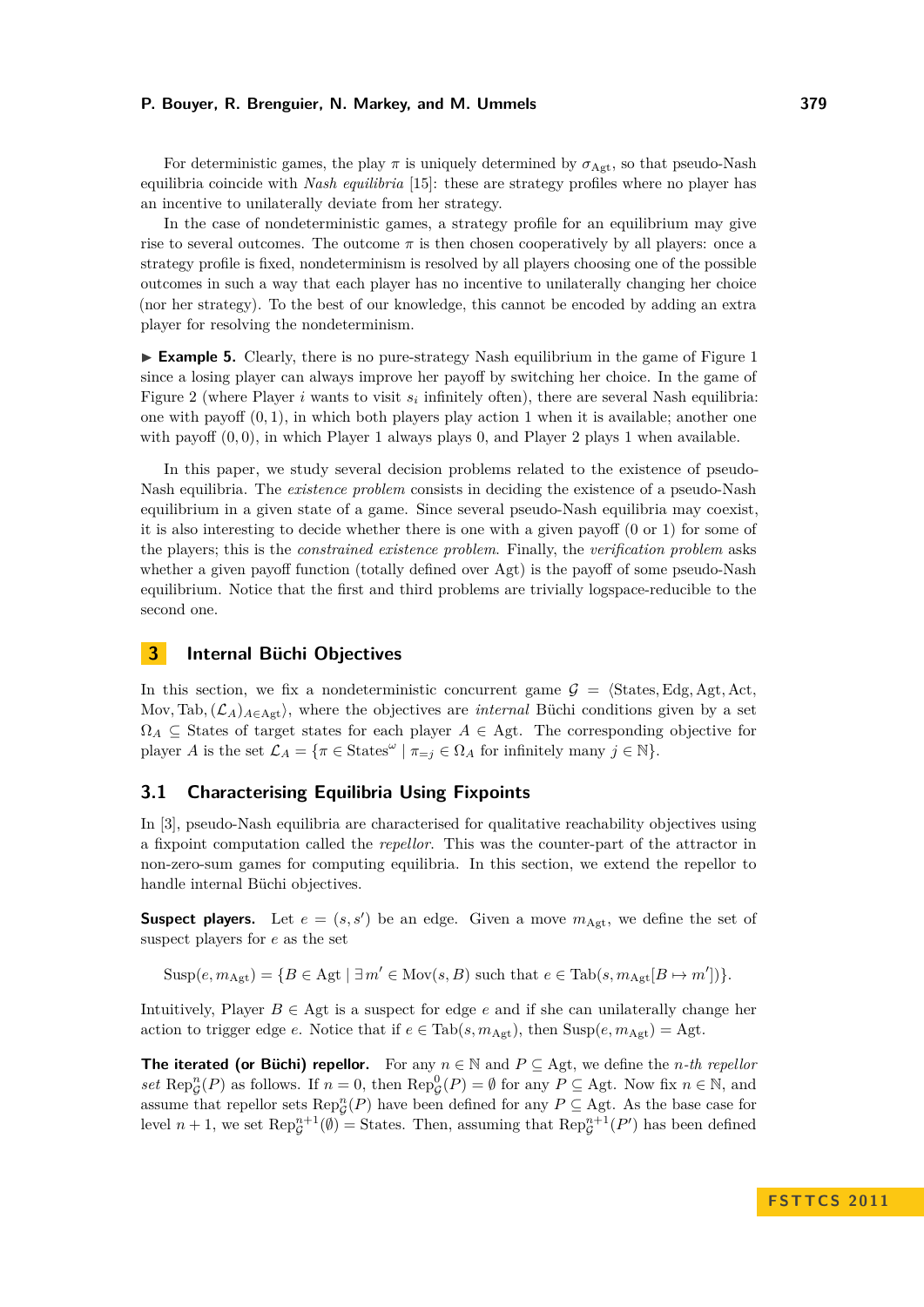for all  $P' \subsetneq P$ , we let  $\text{Rep}_{\mathcal{G}}^{n+1}(P)$  be the largest set fulfilling the following condition: for all  $s \in \text{Rep}_{\mathcal{G}}^{n+1}(P)$  there exists a legal move  $m_{\text{Agt}}$  (at *s*) such that

- **1.**  $s' \in \text{Rep}_{\mathcal{G}}^{n+1}(P \cap \text{Susp}_{\mathcal{G}}((s, s'), m_{\text{Agt}}))$  for all  $s' \in \text{States}$ , and
- **2.** if  $s' \in \Omega_A$  for some player  $A \in P \cap \text{Supp}_{\mathcal{G}}((s, s'), m_{\text{Agt}})$ , then
	- $s' \in \text{Rep}_{\mathcal{G}}^n(P \cap \text{Susp}_{\mathcal{G}}((s, s'), m_{\text{Agt}})).$

Given a state  $s \in \text{Rep}_{\mathcal{G}}^{n+1}(P)$ , a legal move  $m_{\text{Agt}}$  that fulfils 1. and 2. is called a *secure move* (w.r.t. *P* and  $n + 1$ ); we write Secure<sub>*g*</sub><sup> $n+1$ </sup>(*s, P*) for the set of these moves. Finally, we define  $\text{Rep}_{\mathcal{G}}^{\infty}(P) = \bigcup_{n \geq 0} \text{Rep}^n(P)$ . In the following, to improve readability, we will omit the index  $\mathcal G$  in all the notions we have defined, when the game is clear from the context.

Intuitively, a state *s* is an element of  $\text{Rep}_{\mathcal{G}}^n(P)$  iff at *s* there is a legal move such that no player  $A \in P$  can force to visit her set of target states at least *n* times by changing her action. For finite games, it follows that a state *s* is an element of  $\text{Rep}_{\mathcal{G}}^{\infty}(P)$  iff at *s* there is a legal move such that no player  $A \in P$  can force to visit her set set of target states *infinitely often* by changing her action.

**F** Remark. The repellor defined for reachability objectives in [\[3\]](#page-11-8) is rather similar to Rep<sup>1</sup> $(P)$ ; it differs only in the second condition, which was " $\text{Rep}^1(P) \cap \Omega_A = \emptyset$  for all  $A \in P$ " in [\[3\]](#page-11-8). This change is required since a play that is losing w.r.t. a Büchi objective might visit a winning state a finite number of times (whereas this cannot happen for reachability objectives).

**Example 6.** In the game of Figure [2,](#page-3-0) if we assume reachability objectives (state  $s_i$  for Player *i*), there is no equilibrium with payoff  $(0,0)$ , since Player 1 can enforce a visit to her winning state. If we assume Büchi objectives, we have seen in Example [5](#page-4-0) that there is an equilibrium with payoff (0*,* 0). Table [1](#page-5-0) displays the values of the iterated repellors in this game, for all possible sets of players. These results were obtained with our prototype implementation of our algorithms, available at <http://www.lsv.ens-cachan.fr/Software/praline/>.

| P            | $\mathrm{Rep}^0(P)$ | $\text{Rep}^1(P)$ | $\text{Rep}^2(P)$                       | $\text{Rep}^{\infty}(P) = \text{Rep}^3(P)$ |
|--------------|---------------------|-------------------|-----------------------------------------|--------------------------------------------|
| Ø            | Ø                   |                   | $\{s_0, s_1, s_2\}$ $\{s_0, s_1, s_2\}$ | $\{s_0, s_1, s_2\}$                        |
| $\{A_1\}$    | Ø                   | $\{s_1, s_2\}$    | $\{s_0, s_1, s_2\}$                     | $\{s_0, s_1, s_2\}$                        |
| ${A_2}$      | Ø                   | $\{s_0\}$         | $\{s_0\}$                               | $\{s_0\}$                                  |
| ${A_1, A_2}$ | Ø                   | Ø                 | $\{s_0\}$                               | $\{s_0\}$                                  |

<span id="page-5-0"></span>**Table 1** Computing the repellor sets in the game of Figure [2](#page-3-0)

I **Lemma 7.** *The repellor and the secure moves satisfy the following properties:*

- *If*  $P' \subseteq P \subseteq \text{Agt}$ *, then*  $\text{Rep}^n(P) \subseteq \text{Rep}^n(P')$  *for all*  $n \in \mathbb{N}$ *.*
- $\text{Rep}^n(P) \subseteq \text{Rep}^{n+1}(P)$  *for all*  $P \subseteq \text{Agt}$  *and*  $n \in \mathbb{N}$ *.*
- Secure<sup>n</sup>(*s*, *P*)  $\subseteq$  Secure<sup>n+1</sup>(*s*, *P*) *for all*  $P \subseteq$  Agt,  $n \in \mathbb{N}$  *and*  $s \in$  States.

We define the *n*-th repellor transition system  $\mathcal{S}^n(P) = \langle \text{States}, \text{Edg}_n \rangle$  by  $(s, s') \in \text{Edg}_n$ iff there exists  $m_{\text{Agt}} \in \text{Secure}^n(s, P)$  such that  $(s, s') \in \text{Tab}(s, m_{\text{Agt}})$ . Note in particular that any  $s \in \text{Rep}^n(P)$  has an outgoing transition in  $\mathcal{S}^n(P)$ . We also define the limit repellor transition system  $S^{\infty}(P) = \langle$  States,  $\bigcup_{n\geq 0}$  Edg<sub>n</sub> $\rangle$ . The following lemma bounds the number of iteration steps required to reach Rep<sup>∞</sup> $(P)$ .

<span id="page-5-1"></span>**► Lemma 8.** Let G be a a finite game,  $P \subseteq \text{Agt}$ , and let  $\ell$  be the length of the longest acyclic *path in*  $G$ *. Then*  $\text{Rep}^n(P) = \text{Rep}^{\infty}(P)$  *for all*  $n \geq \ell \cdot |P|$ *.*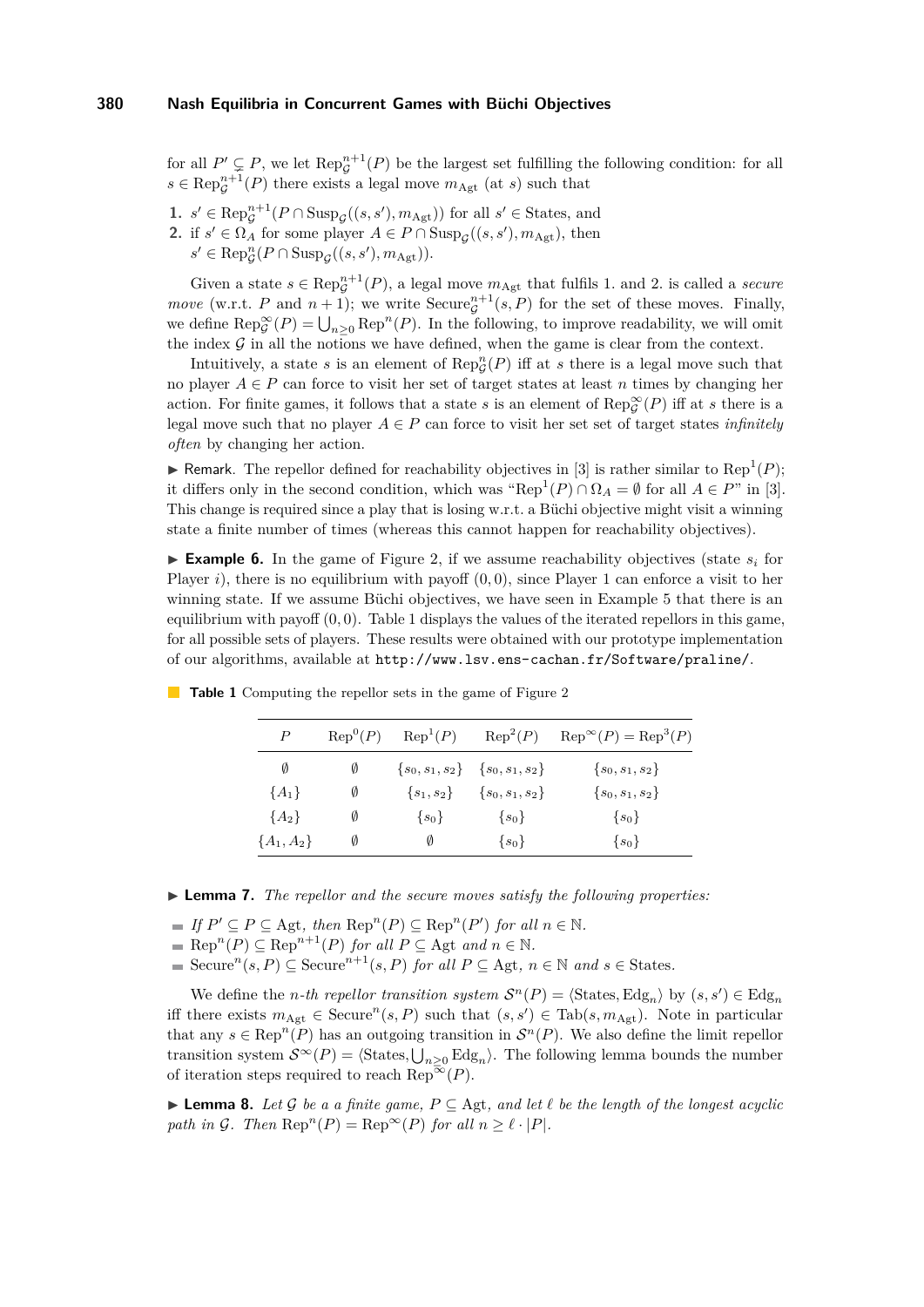The correctness of the iterated repellor for *finite* games is stated in the next proposition.

<span id="page-6-0"></span>**► Proposition 9.** Let G be a finite game,  $P \subseteq \text{Agt}$ , and let  $\rho \in \text{Play}(s)$  be a play that *visits*  $\bigcup_{B \in P} \Omega_B$  *only finitely often. Then*  $\rho$  *is a path in*  $S^{\infty}(P)$  *if and only if there exists*  $\sigma_{\text{Agt}} \in \text{Prof } such that } \rho \in \text{Out}(s, \sigma_{\text{Agt}}) \text{ and } \rho' \text{ does not visit } \Omega_B \text{ infinitely often for all plays } \rho'$ *that can arise when some player*  $B \in P$  *changes her strategy, i.e.*  $\rho' \in Out(s, \sigma_{\text{Agt}}[B \mapsto \sigma'])$  $for some B \in P \text{ and some } \sigma' \in \text{Strat}^B$ .

We can deduce from this proposition that if  $\rho$  is an infinite path from state *s* in  $\mathcal{S}^{\infty}(P)$ that visits  $\Omega_A$  infinitely often *if and only if*  $A \notin P$ , then there is a pseudo Nash equilibrium from *s* with optimal play *ρ*.

► **Corollary 10.** Let G be a finite game,  $s \in$  States, and  $\nu$ : Agt  $\rightarrow$  {0,1}. There exists a *pseudo-Nash equilibrium in* G *with payoff ν if and only if there exists an infinite path ρ in*  $\mathcal{S}^{\infty}(\nu^{-1}(0))$  *with payoff*  $\nu_A(\rho) = \nu(A)$  *for all*  $A \in \text{Agt}$ .

# <span id="page-6-2"></span>**3.2 Application to Solving the Three Problems**

We use the previous characterisation for analysing the complexity of the various decision problems that we have defined in Section [2.2.](#page-3-1)

<span id="page-6-1"></span>▶ **Theorem 11.** *The verification, existence and constrained existence problems for finite games with internal Büchi objectives are* PTIME*-complete.*

The lower bounds are simple adaptations of the PTIME-hardness of the circuit value problem. We now focus on the PTIME upper bounds, and prove it for the constrained existence problem (which implies the same upper bound for the other two problems).

We first use the equivalence given in Proposition [9](#page-6-0) to get a set-based characterisation of (pseudo-)Nash equilibria. We fix a set of winning players  $W \subseteq$  Agt and a set of losing players  $L \subseteq$  Agt, and we fix an initial state *s*. Given a transition system  $\langle S, E \rangle$  and a set of players  $P$ , we say that they satisfy condition  $(†)$  if the following properties are fulfilled:

(1)  $\Omega_A \cap S = \emptyset$  if and only if  $A \in P$ ; (2)  $L \subset P$  and  $P \cap W = \emptyset$ ; (4)  $\langle S, E \rangle \subseteq \mathcal{S}^{\infty}(P);$ (5) *S* is reachable from *s* in  $S^{\infty}(P)$ .

(3)  $\langle S, E \rangle$  is strongly connected;

The following is then a corollary to Proposition [9.](#page-6-0)

 $\triangleright$  **Corollary 12** (Set-based characterisation). A pair ( $\langle S, E \rangle$ , P) *satisfies condition* ( $\ddagger$ ) *iff there is an infinite path*  $\rho$  *in*  $S^{\infty}(P)$  *from s that, from some point onwards, stays in*  $\langle S, E \rangle$ *. In particular,*  $\rho$  *is losing for all players in L. Moreover, if*  $(\langle S, E \rangle, P)$  *satisfies* ( $\ddagger$ )*, then there exists an infinite path*  $\rho$  *in*  $S^{\infty}(P)$  *from s with the same property that visits* all *states of S infinitely often (and is thus winning for all players in W).*

Note that in the above characterisation,  $P$  is uniquely determined by the set  $S$ ; hence we write  $P(S) = \{A \in \text{Agt } | S \cap \Omega_A = \emptyset\}$ , and we say that  $\langle S, E \rangle$  satisfies condition (‡) if  $(\langle S, E \rangle, P(S))$  does. Our aim is to compute in polynomial time all *maximal* pairs  $\langle S, E \rangle$  that satisfy condition ( $\ddagger$ ). As a prerequisite, we assume that we can compute  $\mathcal{S}^{\infty}(P)$  in polynomial time whenever  $P \subseteq$  Agt is given. This can be proved using similar arguments as in [\[4\]](#page-11-20). Now, we define a recursive operator SSG (SolveSubGame) by setting SSG  $(\langle S, E \rangle) = {\langle \langle S, E \rangle}$  if  $\langle S, E \rangle \subseteq \mathcal{S}^{\infty}(P(S))$  and  $\langle S, E \rangle$  is strongly connected, and

$$
\mathsf{SSG}\left(\langle S, E \rangle\right) = \bigcup_{\langle S', E' \rangle \in \mathrm{SCC}(\langle S, E \rangle)} \mathsf{SSG}(\langle S', E' \rangle \cap \mathcal{S}^{\infty}(P(S')))
$$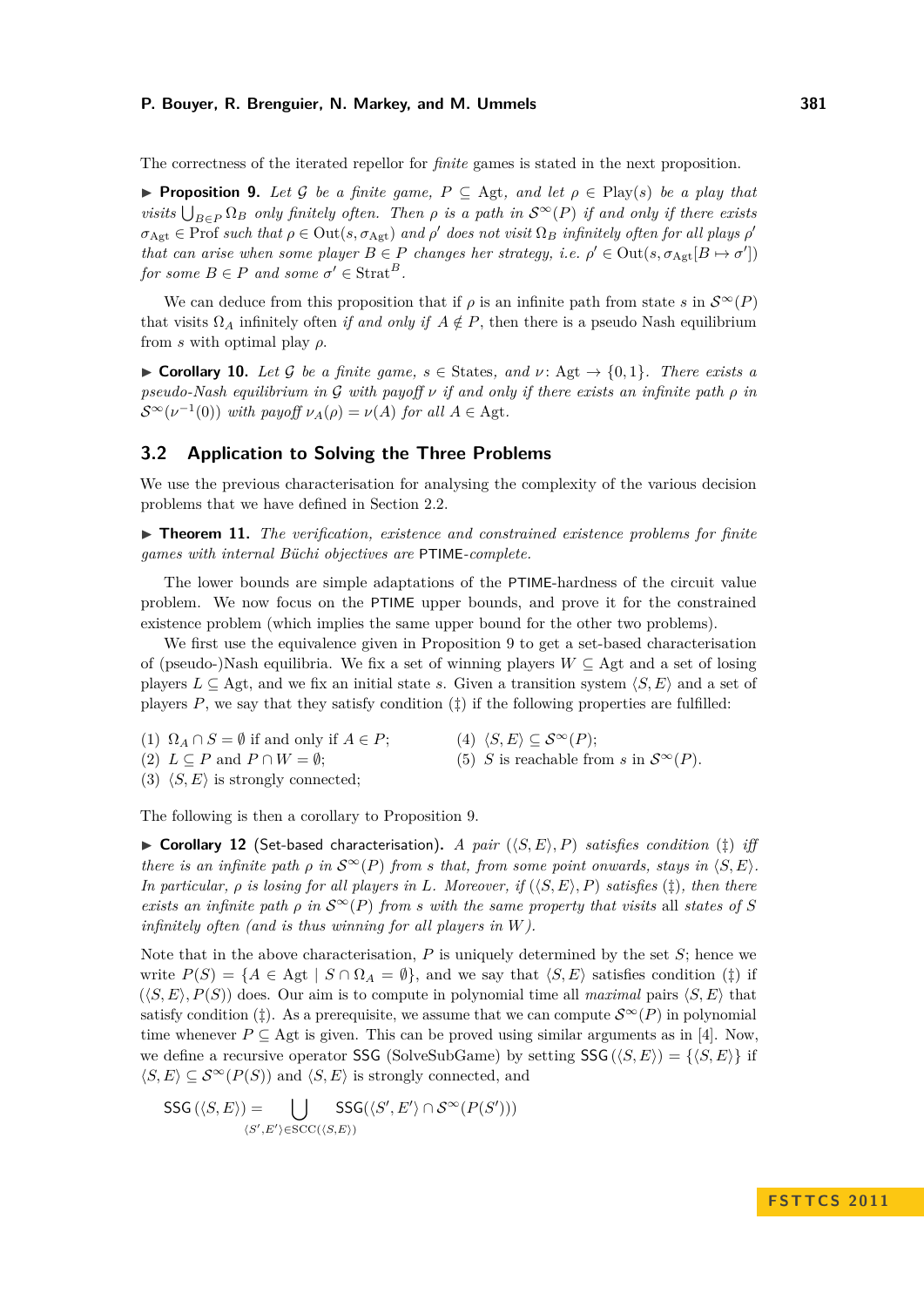in all other cases. Here,  $SCC(\langle S, E \rangle)$  denotes the set of strongly connected components of  $\langle S, E \rangle$  (which can be computed in linear time). Finally, we define

$$
\mathsf{Sol}(L,W) = \mathsf{SSG}\Big( \langle \mathsf{States} \setminus \bigcup_{A \in L} \Omega_A, \mathsf{Edg} \rangle \Big) \cap \{ \langle S, E \rangle \mid P(S) \cap W = \emptyset \}.
$$

▶ **Lemma 13.** *If*  $\langle S, E \rangle \in Sol(L, W)$  *and S is reachable from s in*  $S^{\infty}(P(S))$ *, then it satisfies condition* ( $\ddagger$ )*. Conversely, if*  $\langle S, E \rangle$  *satisfies condition* ( $\ddagger$ )*, then there exists*  $\langle S', E' \rangle \in$  $Sol(L, W)$  *such that*  $\langle S, E \rangle \subseteq \langle S', E' \rangle$ *.* 

 $\blacktriangleright$  **Lemma 14.** *The set*  $Sol(L, W)$  *can be computed in polynomial time.* 

The PTIME upper bound of Theorem [11](#page-6-1) follows from the above analysis.

 $\triangleright$  Remark. This result may seem surprising since we know that the problem is NP-complete for reachability objectives, even in turn-based games [\[8,](#page-11-7) [3\]](#page-11-8). Intuitively, the problem is harder for reachability objectives because whether a play satisfies or not a reachability objective is not only determined by its behaviour in the strongly connected component in which it settles but on *all* visited states.

## **4 Game Simulations**

Our aim is to transfer our results for internal Büchi objectives to larger classes of objectives. A useful tool is the notion of game simulation, which we develop now.

# **4.1 Definition and General Properties**

We already gave a definition of game simulation in [\[3\]](#page-11-8), which was tailored to games with reachability objectives; we extend this notion to games with arbitrary qualitative objectives.

**► Definition 15.** Consider two games  $\mathcal{G} = \langle$ States*,* Edg*,* Agt*,* Act*,* Mov*,* Tab*,*( $\mathcal{L}_A$ )<sub>*A*∈Agt</sub>) and  $\mathcal{G}' = \langle \text{States}', \text{Edg}', \text{Agt}, \text{Act}', \text{Mov}', \text{Tab}', (\mathcal{L}'_A)_{A \in \text{Agt}} \rangle$  with the same set Agt of players. A relation  $\triangleleft$  ⊆ States  $\times$  States' is a *game simulation* if  $s \triangleleft s'$  implies that for each move  $m_{\text{Agt}}$ in  $\mathcal G$  there exists a move  $m'_{\text{Agt}}$  in  $\mathcal G'$  such that

- **1.** for each  $t' \in$  States' there exists  $t \in$  States with  $t \triangleleft t'$  and  $\text{Susp}((s', t'), m'_{\text{Agt}}) \subseteq \text{Susp}((s, t), m_{\text{Agt}})$ , and
- **2.** for each  $(s,t) \in \text{Tab}(s, m_{\text{Agt}})$  there exists  $(s', t') \in \text{Tab}'(s', m'_{\text{Agt}})$  with  $t \leq t'$ .

If  $\triangleleft$  is a game simulation, we say that  $\mathcal{G}'$  simulates  $\mathcal{G}$ . Finally, a game simulation  $\triangleleft$  is  $winning-preserving from (s_0, s'_0) \in States \times States' \text{ if for all } \rho \in Play_{\mathcal{G}}(s_0) \text{ and } \rho' \in Play_{\mathcal{G}'}(s'_0)$ with  $\rho \triangleleft \rho'$  (i.e.  $\rho_{=i} \triangleleft \rho'_{=i}$  for all  $i \in \mathbb{N}$ ) it holds that  $\rho \in \mathcal{L}_A$  iff  $\rho' \in \mathcal{L}'_A$  for all  $A \in \text{Agt}$ .

▶ **Proposition 16.** *Game simulation is transitive.* 

**Proposition 17.** Assume  $G$  and  $G'$  are games. Fix two states  $s$  and  $s'$  in  $G$  and  $G'$ *respectively, and assume that*  $\triangleleft$  *is a winning-preserving game simulation from*  $(s, s')$ . If *there exists a pseudo-Nash equilibrium* (*σ*Agt*, ρ*) *of* G *from s, then there exists a pseudo-Nash equilibrium*  $(\sigma'_{\text{Agt}}, \rho')$  *of* G' from *s'* with  $\rho \triangleleft \rho'$ . In particular,  $\rho$  and  $\rho'$  have the same payoff.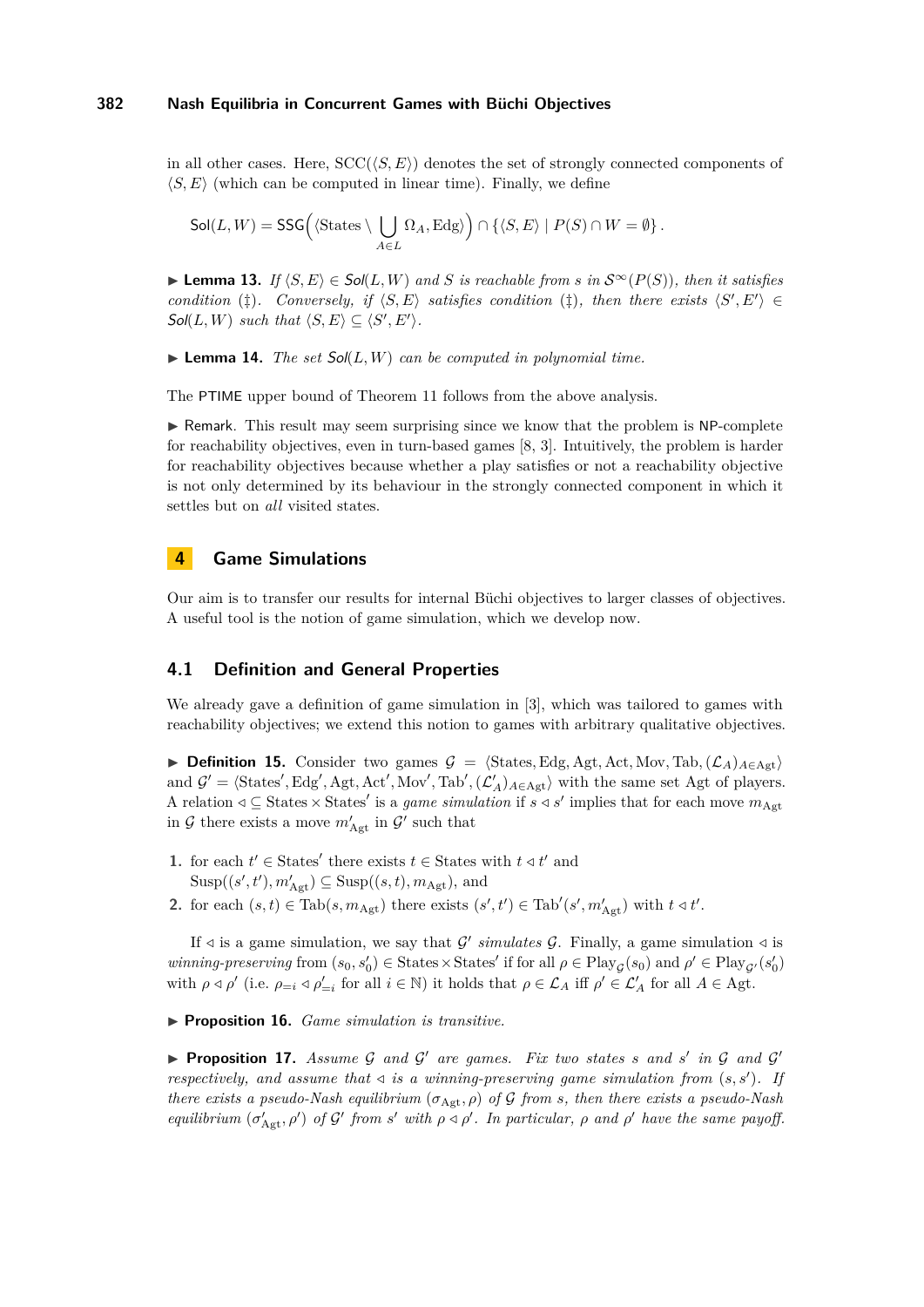## **4.2 Product of a Game with Deterministic Büchi Automata**

We use the results on game simulation to study objectives that are defined by deterministic Büchi automata. A *deterministic Büchi automaton* A over alphabet Σ is a tuple h*Q,* Σ*, δ,*  $q_0, R$ , where *Q* is a finite set of *states*,  $\Sigma$  is the *input alphabet*,  $\delta: Q \times \Sigma \to Q$  is the *transition function*,  $q_0 \in Q$  is the *initial* state, and  $R \subseteq Q$  is the set of *repeated* states. We assume that the reader is familiar with Büchi automata, and we write  $L(\mathcal{A}) \subseteq \Sigma^{\omega}$  for the language accepted by A.

Fix a game  $\mathcal{G} = \langle$ States*,* Edg*,* Agt*,* Act*,* Mov*,* Tab*,*( $\mathcal{L}_B$ )<sub>*B*∈Agt</sub> $\rangle$  and a player *A* ∈ Agt*,* and assume that  $\mathcal{L}_A = \mathcal{L}(\mathcal{A})$  for a deterministic Büchi automaton  $\mathcal{A} = \langle Q, \text{States}, \delta, q_0, R \rangle$ over States. We show how to compute pseudo-Nash equilibria in  $\mathcal G$  by building a product of  $\mathcal G$  with  $\mathcal A$  and computing the pseudo-Nash equilibria in the resulting game.

We define the product of the game G with the automaton A as the game  $\mathcal{G} \ltimes \mathcal{A} =$  $\langle$ States', Edg', Agt, Act, Mov', Tab',  $(\mathcal{L}'_B)_{B \in \text{Agt}}$ , where:

- States' = States  $\times Q$ ;
- $Edg' = \{((s, q), (s', q')) | (s, s') \in Edg \text{ and } \delta(q, s) = q'\};$
- $Mov'((s, q), A_i) = Mov(s, A_i)$  for every  $A_i \in \text{Agt};$
- $\text{Tab}'((s,q), m_{\text{Agt}}) = \{((s,q), (s', q')) \mid (s, s') \in \text{Tab}(s, m_{\text{Agt}}) \text{ and } \delta(q, s) = q'\};$
- if  $B = A$ , then  $\mathcal{L}'_B$  is the internal Büchi objective given by the set  $\Omega =$  States  $\times R$ ; otherwise,  $\mathcal{L}'_B = \pi^{-1}(\mathcal{L}_B)$ , where  $\pi$  is the natural projection from States' to States and its extension to plays (i.e.  $\pi((s_0, q_0)(s_1, q_1) \dots) = s_0 s_1 \dots$ ).
- **F** Remark. Note that, if  $\mathcal{L}_B$  is defined by an internal Büchi condition, then so is  $\mathcal{L}'_B$ .

 $\triangleright$  **Lemma 18.**  $\mathcal{G} \ltimes \mathcal{A}$  *simulates*  $\mathcal{G}$ *, and vice versa. Furthermore, in both cases we can exhibit a game-simulation that is winning-preserving from*  $(s, (s, q_0))$  *for all*  $s \in$  States.

Assume that for each player  $A_i \in \text{Agt}$  the objective in G is given by a deterministic Büchi automaton  $A_i$ . We use the transitivity of game simulation to build a product of  $G$  with each of the automata  $A_i$ , namely  $G' = G \ltimes A_1 \ltimes \cdots \ltimes A_n$  (we assume that  $\ltimes$  is left-associative). Each player  $A_i \in \text{Agt}$  has an internal Büchi objective in  $\mathcal{G}'$ , which we denote by  $\Omega_i$ .

<span id="page-8-1"></span>► Corollary 19. Let  $s \in$  States and  $\nu$ : Agt  $\rightarrow$  {0,1}. There is a pseudo-Nash equilibrium *in* G *from s with payoff ν if and only if there is a pseudo-Nash equilibrium in* G 0 *from*  $(s, q_{01}, \ldots, q_{0n})$  *with payoff*  $\nu$ *, where*  $q_{0i}$  *is the initial state of*  $\mathcal{A}_i$ *.* 

## <span id="page-8-0"></span>**4.3 Application to Timed Games**

We now apply the game-simulation approach to the computation of pseudo-Nash equilibria in timed games. Given a timed game  $\mathcal G$  with internal Büchi objectives, the corresponding (exponential-size) region game  $\mathcal{R}_{\mathcal{G}}$  as defined in [\[4\]](#page-11-20) simulates  $\mathcal{G}$  and is simulated by  $\mathcal{G}$ while preserving winning conditions (the proof for reachability objectives in [\[4\]](#page-11-20) can be easily extended to our framework). Pseudo-Nash equilibria of  $G$  can thus be computed on the finite game  $\mathcal{R}_G$ . If the objectives of the players are defined by deterministic Büchi automata  $(\mathcal{A}_i)_{A_i \in \text{Agt}}$ , we can compute the product  $\mathcal{R}_{\mathcal{G}} \ltimes \mathcal{A}_1 \ltimes \cdots \ltimes \mathcal{A}_n$  with corresponding internal Büchi objectives  $(\Omega_i)_{A_i \in \text{Agt}}$ , as defined in the previous subsection. This product has size exponential in the size of  $\mathcal G$  and in the number of players. We can then apply the algorithm developed in Section [3.2,](#page-6-2) yielding an EXPTIME upper bound for deciding the verification, existence, and constrained existence problems in timed games. Finally we get EXPTIME-hardness for internal Büchi objectives by applying the reduction in [\[4,](#page-11-20) Prop. 20] (replace all accepting sink states by repeated states).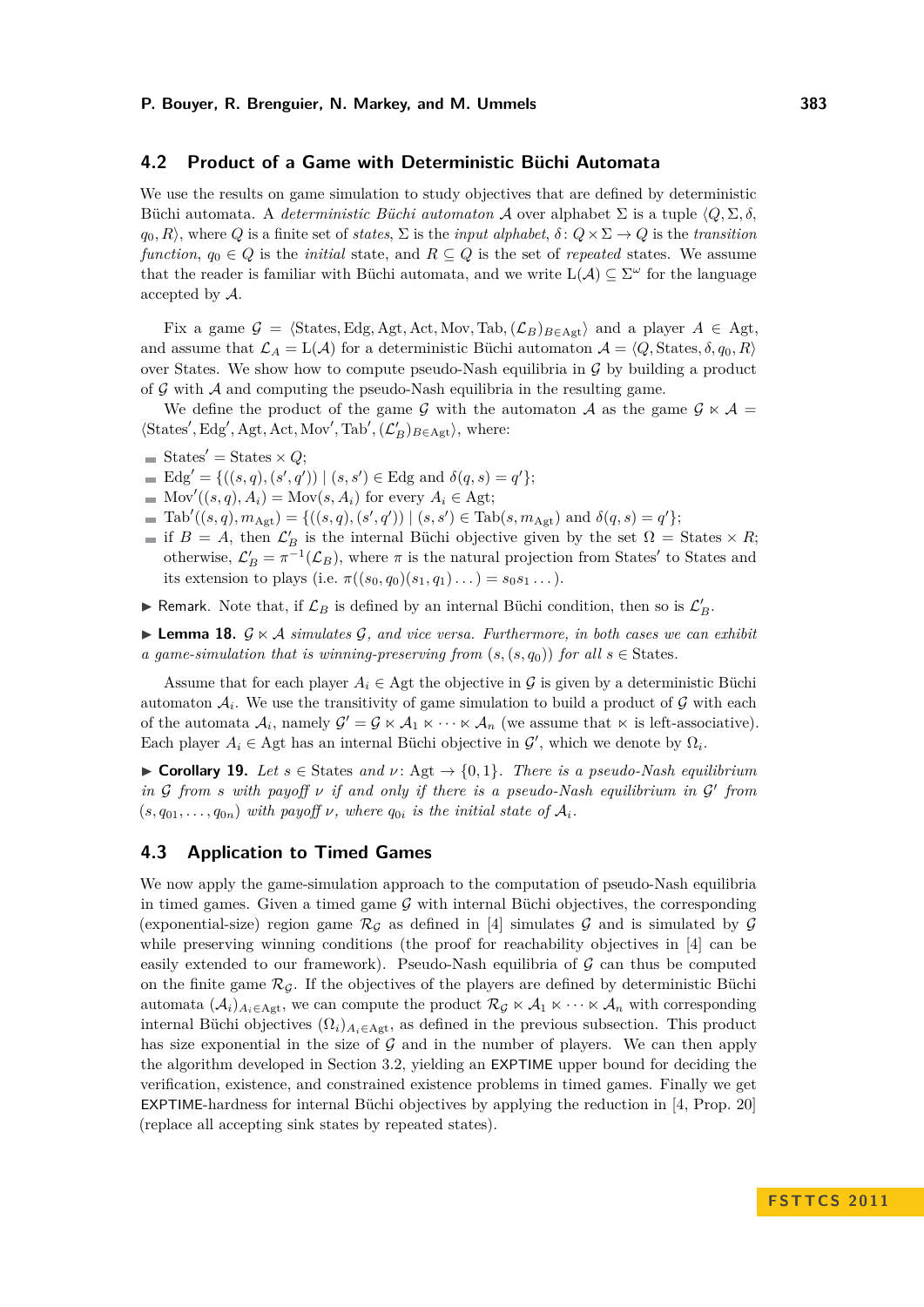▶ **Theorem 20.** *The verification, existence, and constrained existence problems are* EXPTIME *complete both for timed games with internal Büchi objectives and for timed games with objectives defined by deterministic Büchi automata.*

## **5 Büchi-Definable Objectives**

The characterisation of Corollary [19](#page-8-1) gives a procedure to compute pseudo-Nash equilibria in games with objectives defined by deterministic Büchi automata (one automaton per player). The algorithm runs in time exponential in the number of players since we have to build the product with all the deterministic Büchi automata defining the objective of a player. We prove that our problems are **EXPTIME**-hard by encoding two-player countdown games [\[14\]](#page-11-21) into multiplayer games. Each bit of the countdown will be managed by a different player, who is in charge of checking that this bit is correctly updated at each transition.

▶ **Theorem 21.** *The verification, existence, and constrained existence problems for finite games with objectives defined by deterministic Büchi automata are* EXPTIME*-complete.*

We now prove that when the deterministic Büchi automata defining the objectives are 1*-weak* (i.e. when all strongly connected components of the transition graph consist of just one state), all our three problems can be solved in PSPACE. In particular, this result applies to safety (and reachability) objectives, which can be defined by 1-weak automata. Our algorithm is based on a procedure that, given parameters  $(P, n, q)$ , computes the set of states *s* such that in the product game  $(s, q) \in \text{Rep}^n(P)$ . The procedure computes the repellor as a fixpoint, calling itself recursively on instances  $(P', n', q')$ , where either  $P' \subsetneq P$ ,  $n' < n$ , or *q*<sup>*i*</sup> is a successor of *q*. The maximal number of nested calls is  $|P| + n + \sum_{i \in \text{Agt}} \ell_i$ , where  $\ell_i$  is the length of the longest acyclic path in  $A_i$ . According to Lemma [8,](#page-5-1) *n* can be bounded by a polynomial. The whole computation thus runs in polynomial space.

I **Theorem 22.** *The verification, existence, and constrained existence problems are in* PSPACE *for finite games with objectives defined by* 1*-weak deterministic Büchi automata.*

The matching lower bound holds already for the special case of safety objectives.

<span id="page-9-0"></span>I **Proposition 23.** *The verification, existence, and constrained existence problems are* PSPACE*-hard for finite games with safety objectives.*

**Proof.** The hardness proof for the verification (and for the constrained existence) problem is by a reduction from QSAT: for every closed quantified Boolean formula *φ* in conjunctive prenex normal form, we construct a game  $\mathcal{G}(\phi)$  with initial state  $s_1$  and safety objectives such that  $\mathcal{G}(\phi)$  has a pseudo-Nash equilibrium with payoff  $(0,\ldots,0)$  from  $s_1$  iff the formula is true. Let  $\phi = \exists x_1 \forall x_2 \dots Q_n x_n C_1 \wedge C_2 \wedge \dots \wedge C_m$ , where each clause  $C_j$  is a disjunction of literals over the variables  $x_1, \ldots, x_n$ ; we identify  $C_j$  with the set of literals occurring in it. Then the game  $\mathcal{G}(\phi)$  is played by players  $0, 1, \ldots, m$ . The set of states is  $\{s_1, x_1, \ldots, s_n, x_n, \neg x_n, s_{n+1}\},\$ and there are transitions from  $s_i$  to  $x_i$  and  $\neg x_i$ , and from  $x_i$  and  $\neg x_i$  to  $s_{i+1}$ ; additionally, there is a transition from  $s_{n+1}$  back to  $s_{n+1}$ . If *i* is odd, then the state  $s_i$  is controlled by player 0; otherwise, the game proceeds nondeterministically from  $s_i$  to either  $x_i$  or  $\neg x_i$  (see Figure [3\)](#page-10-1). Player 0 loses every play of the game, i.e.  $\mathcal{L}_0 = \emptyset$ , whereas for  $j > 0$  player *j*'s objective is to avoid the set of literals occurring in the clause  $C_j$ , i.e.  $\mathcal{L}_j = (\text{States} \setminus C_j)^\omega$ . It is easy to see that  $\phi$  is true iff there is a strategy for player 0 such that all outcomes are losing for all players.

To prove hardness of the existence problem, it suffices to add two states  $s_0$  and  $s'_0$  to the game  $\mathcal{G}(\phi)$ : from  $s_0$ , the game proceeds nondeterministically to either  $s'_0$  or  $s_1$ , and we add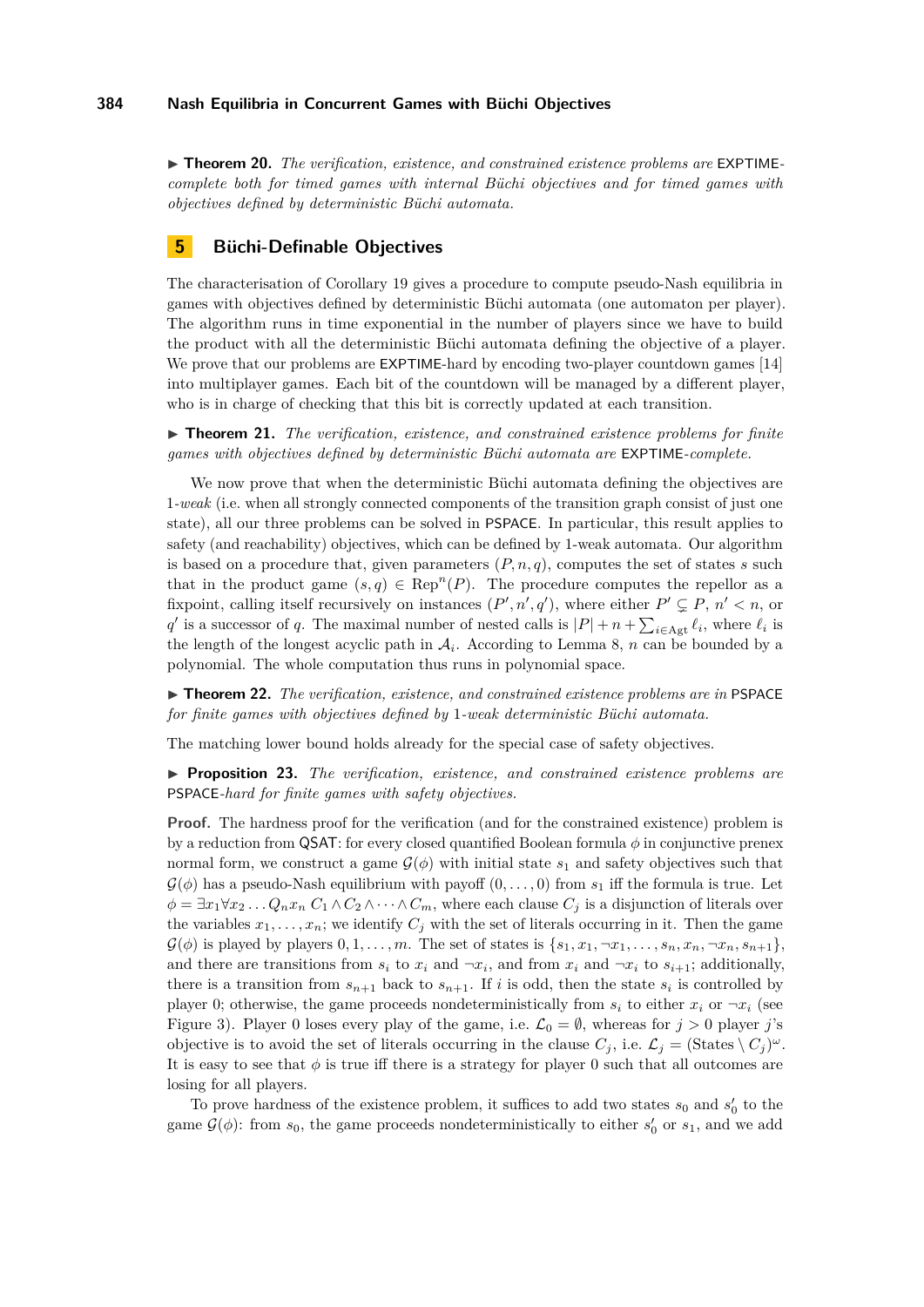<span id="page-10-1"></span>

**Figure 3** Reducing from QSAT

a transition from  $s'_0$  back to  $s'_0$ . Finally, the objective of player 0 is the set  $\mathcal{L}_0 = \{s_0, s'_0\}^{\omega}$ . It follows that there is a pseudo-Nash equilibrium from  $s_0$  (with the optimal play leading to  $s'_0$ ) iff there is a pseudo-Nash equilibrium from  $s_1$  with payoff  $(0, \ldots, 0)$ .

Note that the hardness proof requires nondeterminism. For deterministic games we can solve the problem by guessing the set of losing players and an (ultimately-periodic) path in the corresponding repellor transition system. We then have to check that all possible deviations fall in some repellor set. The best algorithm we could get for this check runs in time  $O(|\text{States}|^2 \cdot |\text{Agt}| \cdot |\text{Tab}|^{\log(\max_i |Q_i|)})$ , which is only polynomial when the size of the Büchi automata is bounded.

I **Theorem 24.** *The verification, existence, and constrained existence problems are in* NP *for finite deterministic games with objectives defined by* 1*-weak deterministic Büchi automata of bounded size.*

The matching lower bound holds again for the special case of safety objectives since no nondeterministic transitions arise in the construction used for proving Proposition [23](#page-9-0) when we reduce from **SAT** (except for the existence problem, where we require a different construction).

I **Proposition 25.** *The verification, existence and constrained existence problems are* NP*-hard for finite deterministic games with safety objectives.*

# <span id="page-10-0"></span>**6 Discussion**

In this paper we focused on Büchi objectives. The natural next step is to go to parity objectives, which can encode arbitrary *ω*-regular objectives. In the turn-based case, the constrained existence problem becomes NP-complete for parity (or even co-Büchi) objectives [\[19\]](#page-11-13). In fact, we can get the same upper bound in deterministic concurrent games under the assumption that strategies *can* observe actions.

I **Theorem 26.** *The constrained existence problem is in* NP *for finite deterministic concurrent games with parity objectives if we assume that strategies can observe actions.*

In Section [2,](#page-2-0) we mentioned that making actions unobservable by players is a relevant modelling assumption, but that it makes the computation of equilibria harder. This claim is justified by the following result, which is obtained by a reduction from the strategy problem for *generalised parity games* [\[7\]](#page-11-22).

▶ **Proposition 27.** *The verification, existence and constrained existence problems are* coNP*hard for finite deterministic concurrent games with parity objectives. In particular, unless* NP = coNP*, these problems do not belong to* NP*.*